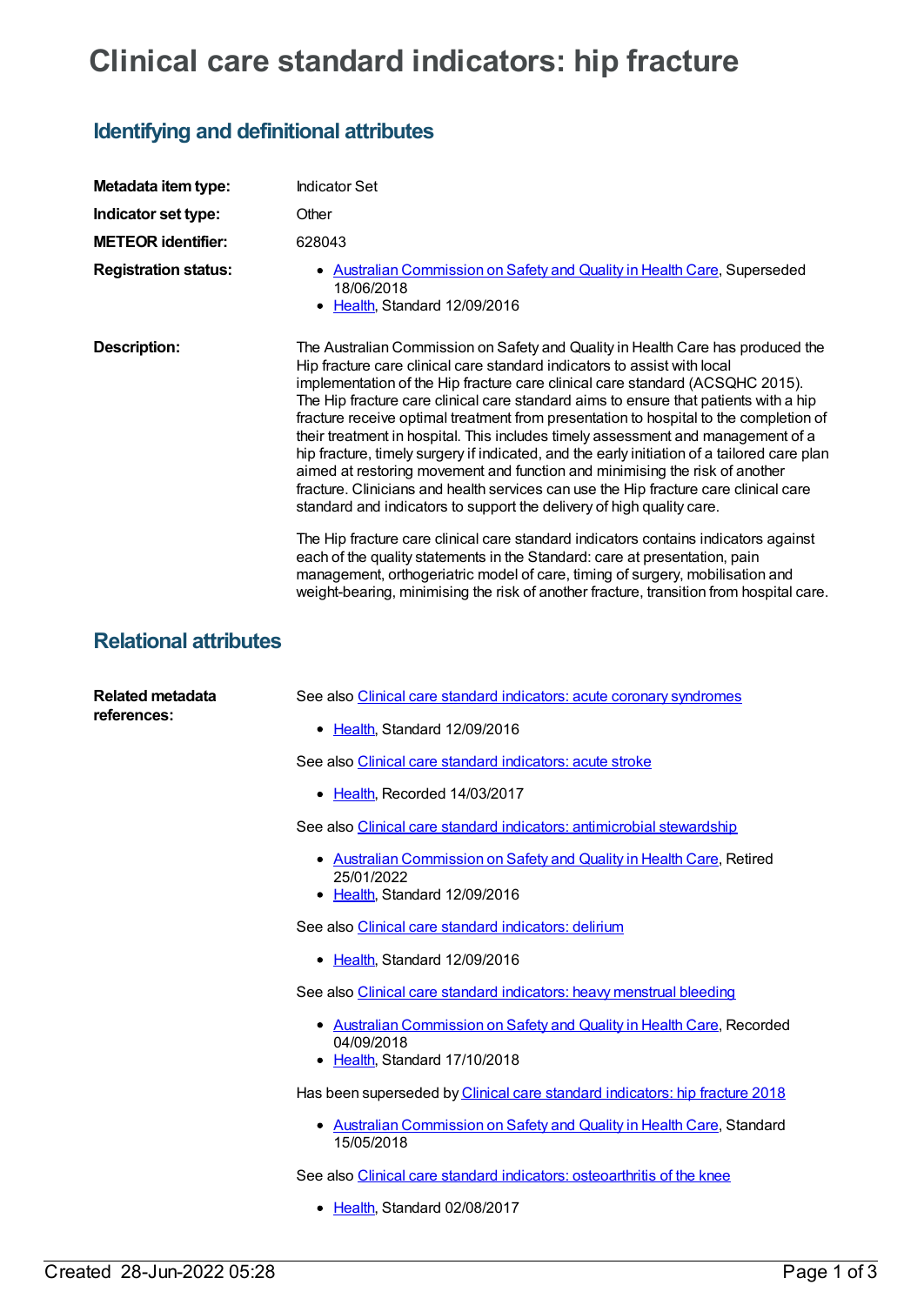| Outcome areas linked to<br>this Indicator set: | Care at presentationHealth, Standard 12/09/2016                                                                                                                                                                                                                                                   |
|------------------------------------------------|---------------------------------------------------------------------------------------------------------------------------------------------------------------------------------------------------------------------------------------------------------------------------------------------------|
|                                                | Indicators of effectivenessHealth, Standard 12/09/2016                                                                                                                                                                                                                                            |
|                                                | Minimising risk of another fractureHealth, Standard 12/09/2016                                                                                                                                                                                                                                    |
|                                                | Mobilisation and weight-bearingHealth, Standard 12/09/2016                                                                                                                                                                                                                                        |
|                                                | Orthogeriatric model of careHealth, Standard 12/09/2016                                                                                                                                                                                                                                           |
|                                                | Pain managementHealth, Standard 12/09/2016                                                                                                                                                                                                                                                        |
|                                                | Timing of surgeryHealth, Standard 12/09/2016                                                                                                                                                                                                                                                      |
|                                                | Transition from hospital careHealth, Standard 12/09/2016                                                                                                                                                                                                                                          |
| Indicators linked to this<br>Indicator set:    | Hip fracture care clinical care standard indicators: 1a-Evidence of local<br>arrangements for the management of patients with hip fracture in the emergency<br>department<br>Health, Standard 12/09/2016                                                                                          |
|                                                | Hip fracture care clinical care standard indicators: 1b-Proportion of patients with a<br>hip fracture who have had their pre-operative cognitive status assessed<br>Health, Standard 12/09/2016                                                                                                   |
|                                                | Hip fracture care clinical care standard indicators: 2a-Evidence of local<br>arrangements for timely and effective pain management for hip fracture<br>Health, Standard 12/09/2016                                                                                                                |
|                                                | Hip fracture care clinical care standard indicators: 2b-Proportion of hip fracture<br>patients who have documented pain assessment within 30 minutes of emergency<br>department presentation and either receive analgesia within this time or do not<br>require it<br>Health, Standard 12/09/2016 |
|                                                | Hip fracture care clinical care standard indicators: 3a-Evidence of orthogeriatric (or<br>alternative physician or medical practitioner) management during an admitted<br>patient's hip fracture episode of care<br>Health, Standard 12/09/2016                                                   |
|                                                | Hip fracture care clinical care standard indicators: 4a-Proportion of patients with a<br>hip fracture receiving surgery within 48 hours of presentation with the hip fracture<br>Health, Standard 12/09/2016                                                                                      |
|                                                | Hip fracture care clinical care standard indicators: 5a-Proportion of patients with a<br>hip fracture who are mobilised on day one post hip fracture surgery<br>Health, Standard 12/09/2016                                                                                                       |
|                                                | Hip fracture care clinical care standard indicators: 5b-Proportion of patients with a<br>hip fracture with unrestricted weight bearing status immediately post hip fracture<br>surgery<br>Health, Standard 12/09/2016                                                                             |
|                                                | Hip fracture care clinical care standard indicators: 5c-Proportion of patients with a<br>hip fracture experiencing a new Stage II or higher pressure injury during their<br>hospital stay<br>Health, Standard 12/09/2016                                                                          |
|                                                | Hip fracture care clinical care standard indicators: 5d-Proportion of patients with a<br>hip fracture returning to pre-fracture mobility<br>Health, Standard 12/09/2016                                                                                                                           |
|                                                | Hip fracture care clinical care standard indicators: 6a-Proportion of patients with a<br>hip fracture receiving bone protection medicine prior to separation from the<br>hospital at which they underwent surgery<br>Health, Standard 12/09/2016                                                  |
|                                                | Hip fracture care clinical care standard indicators: 6b-Proportion of patients with a<br>hip fracture readmitted to hospital with another femoral fracture within 12 months of<br>admission from initial hip fracture                                                                             |

[Health](https://meteor.aihw.gov.au/RegistrationAuthority/12), Standard 12/09/2016